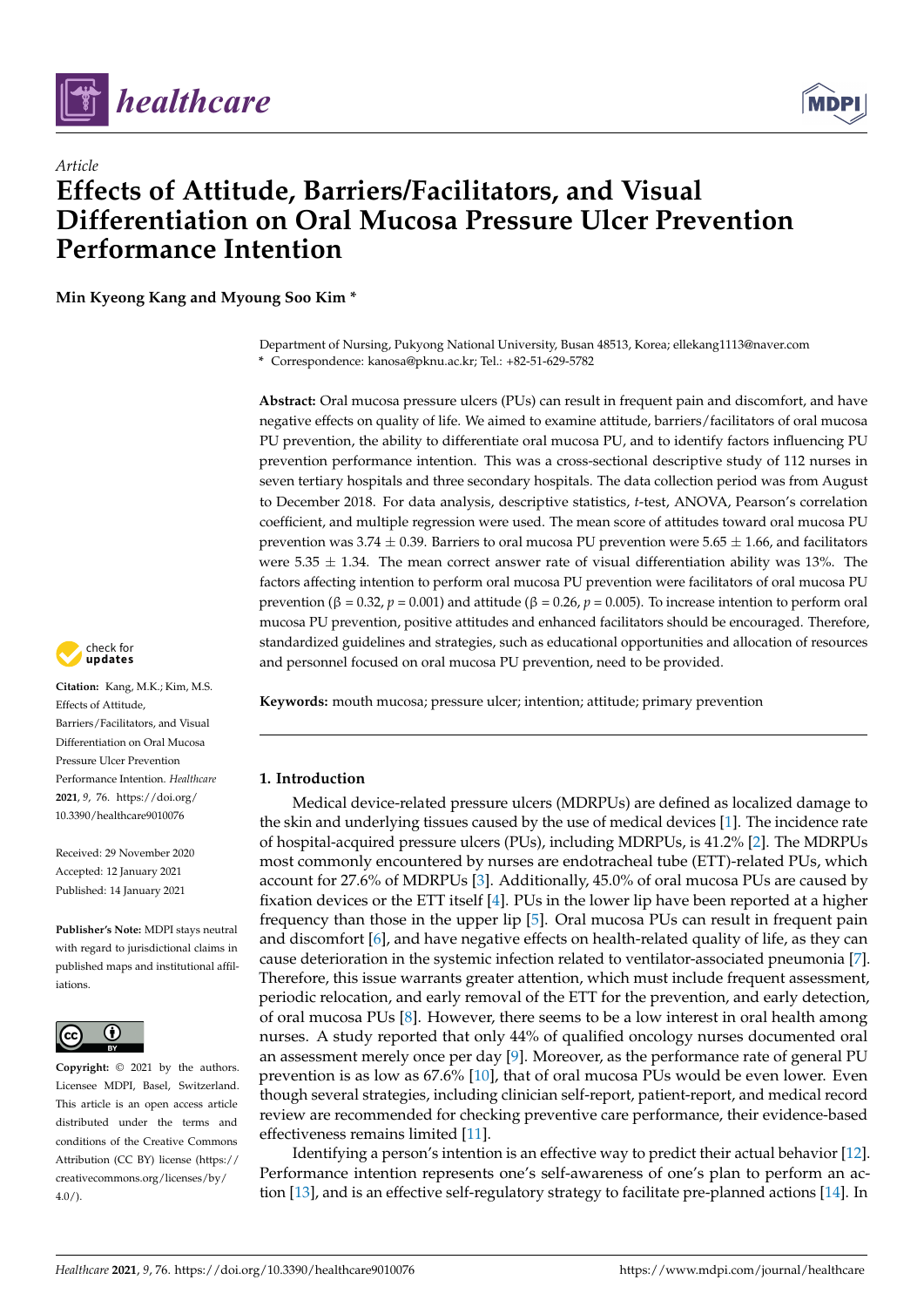a previous study, the group which had higher acceptance intention regarding a smartphone healthcare application tended to perform health-promoting behaviors [\[15\]](#page-9-5). Furthermore, performance intention had a direct effect on actual PU prevention performance, which explained 52.7% of the variance [\[16\]](#page-9-6). Therefore, it is hypothesized that performance of oral mucosa PU prevention can be predicted by identifying the performance intention of nurses.

The intentions were determined by three factors, including attitude, subjective norm, and perceived behavioral control [\[17\]](#page-9-7). Having a positive attitude can increase the likelihood of behavioral change [\[18\]](#page-9-8), and is positively related to performance [\[19\]](#page-9-9). Therefore, negative attitudes toward PU prevention may negatively affect preventive care performance [\[20\]](#page-9-10). Furthermore, an individual's attitude has a direct impact on PU prevention performance intention [\[16\]](#page-9-6), and is regarded as an outcome variable, similar to performance intention [\[21\]](#page-9-11). However, a positive attitude alone is not sufficient to ensure PU prevention, and other factors should also be considered alongside it [\[22\]](#page-9-12). Particularly, barriers such as limited staff knowledge and physical skills [\[23\]](#page-9-13), work overload due to understaffing, communication strategies, clarity of roles and responsibilities [\[24\]](#page-9-14), and lack of resources [\[25\]](#page-9-15) often limit adherence to PU prevention guidelines. In addition, teamwork, effective communication [\[24\]](#page-9-14), and positive beliefs about consequences or capabilities are known to be facilitators of PU prevention [\[23\]](#page-9-13). Based on the fact that the "fear of adverse consequences" might facilitate positive attitudes and motivate nurses to prevent PUs [\[23\]](#page-9-13), a multifaceted approach is required to take into account the barriers and facilitators intrinsic to the organizational context.

It is important to precisely assess and distinguish PUs [\[26\]](#page-9-16), as it is a crucial competence for PU preventive care providers [\[25\]](#page-9-15). However, to date, there has been a paucity of research evaluating healthcare workers' competence in visual differentiation using photographs [\[26\]](#page-9-16). There is insufficient photographic evidence of oral mucosa PUs [\[27\]](#page-9-17), which makes it more challenging to evaluate the discrimination ability of healthcare providers. Owing to their poor visibility, early detection of oral mucosa PUs is also difficult. Assessing the impact of visual differentiation ability on performance intention could provide more extensive information [\[26\]](#page-9-16) than narrative knowledge using a paper-based survey. Furthermore, most recent empirical studies have treated barriers and facilitators of perceived behavioral control as both direct determinants of intention, and interaction variables [\[27](#page-9-17)[,28\]](#page-9-18). If the effects of the interaction between attitude, and barriers or facilitators of oral mucosa PU prevention performance intention, are identified, it may indirectly prove the moderating role of barriers and facilitators in the relationship between attitude and intention; and this may further help refine guidelines for intubated patients. Therefore, the current study sought to identify the factors influencing oral mucosa PU prevention performance intention.

# **2. Materials and Methods**

# *2.1. Design*

A cross-sectional descriptive study design was used to identify the factors affecting oral mucosa PU prevention performance intention.

#### *2.2. Participants and Data Collection*

Purposive sampling was employed to recruit registered nurses who have taken care of intubated patients working in intensive care units (ICUs), medical/surgical wards, and anesthesiology departments at seven tertiary hospitals and three secondary hospitals in Korea. The inclusion criterion for participating registered nurses (RNs) was having at least three months of clinical experience. We excluded administrative nurses, such as unit managers or charge nurses from the study. The required number of participants was calculated using the G\*Power 3.1.9.2 analysis program. Cohen's  $f^2$  input variables were used to calculate the effect size, and consequently for the multiple regression, which was estimated using  $R^2$ , based on a previous study [\[29\]](#page-9-19). Considering a 10% drop-out rate because of missing data, 120 questionnaires were distributed to staff nurses. Respondents placed the completed, sealed questionnaires in a box located in the nurse station on each floor, and the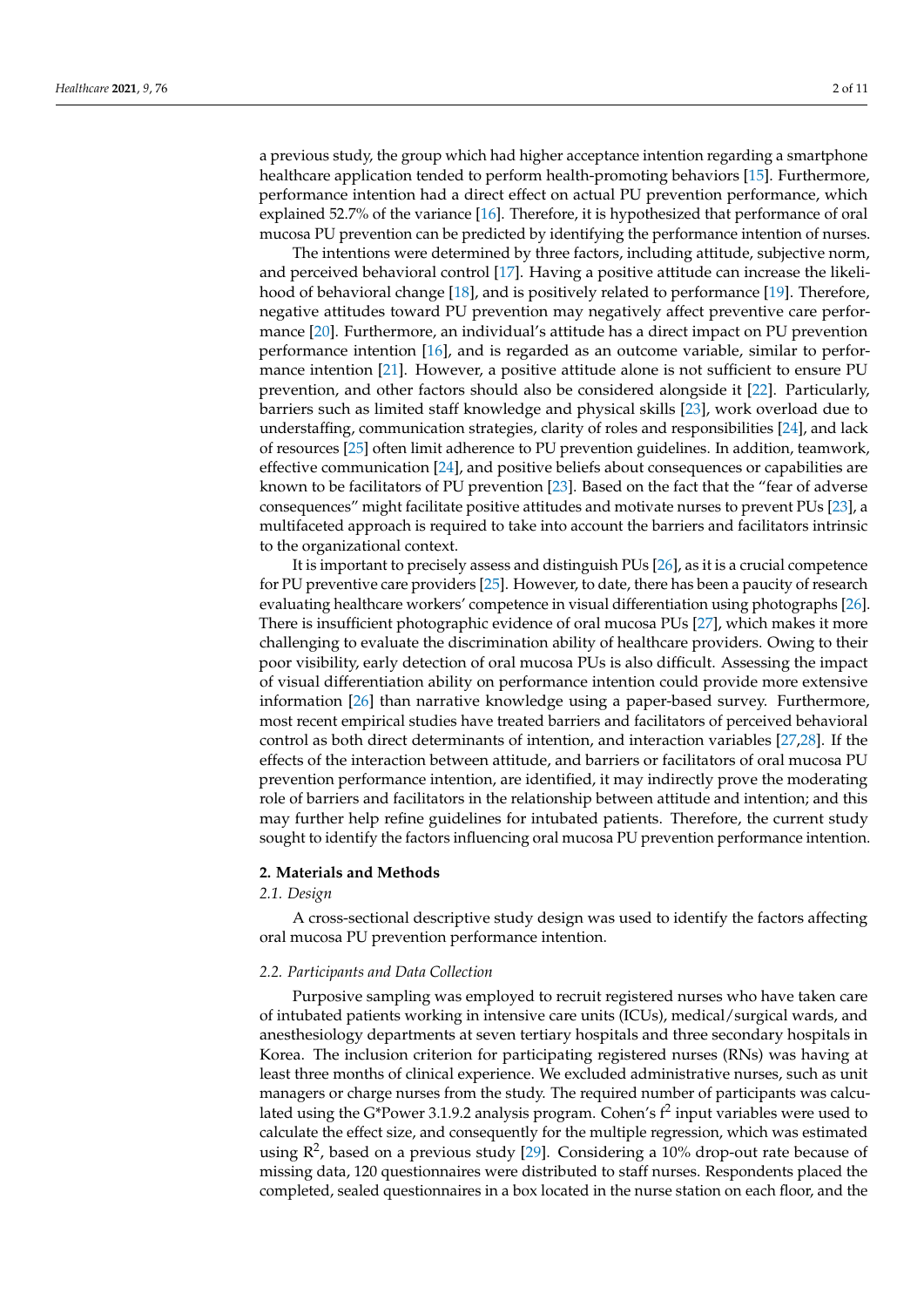research assistants collected the questionnaires. In total, 116 questionnaires were returned (response rate of 96.7%) and 112 were finally analyzed, after excluding four questionnaires having missing answers. Data were collected from August to December 2018.

#### *2.3. Instrument*

#### 2.3.1. General Characteristics

General characteristics consisted of eight items: age, gender, marital status, educational level, working department, total clinical experience, clinical experience in the current department, and number of beds.

#### 2.3.2. Intention to Perform Oral Mucosa PU Prevention

Items for intention to perform general PU prevention developed by Lee, Park, and Park [\[16\]](#page-9-6) were modified in accordance with the needs of this study. The questions required modification because the nurses' interest in the development of oral mucosa PUs and the application of preventive care did not seem to be high. In this study, we extracted two questions that measured the intention to conduct prevention mainly by presenting situations related to compliance with guidelines or regulations in the medical/surgical, emergency/regular, or potential/actual context [\[16](#page-9-6)[,30\]](#page-9-20). For example, "I try to comply with the injury prevention regulations when caring for patients with a high risk of oral mucosa PUs" and "In order to improve nursing care quality, I try to follow the injury prevention regulations for oral mucosa PU prevention." Two wound nurses and a nursing professor examined the content validity. The item-level content validity index (I-CVI) and scale-level content validity index (S-CVI) were both found to be 1. These were acceptable based on the guideline that I-CVI should be 1.00 when there are five or fewer experts [\[31\]](#page-9-21), and S-CVI should exceed 0.9 [\[32\]](#page-9-22). The previously reported Cronbach's alpha of this instrument was 0.87 [\[16\]](#page-9-6), and it was 0.88 for this study. Each question was measured on a five-point Likert scale from 1 (not at all) to 5 (always). The mean score of the items was used for analysis. A higher score indicated a positive intention to perform oral mucosa PU prevention.

#### 2.3.3. Attitude

To examine the attitude toward oral mucosa PU prevention, we used an 11-item questionnaire developed by Moore and Price [\[25\]](#page-9-15) and verified in Korean by Seo [\[33\]](#page-9-23). After modifying the wording from PU to oral mucosa PU, I-CVI and S-CVI were calculated by two wound nurses and one nursing professor using a four-point scale (4 = highly relevant, 3 = quite relevant, 2 = somewhat relevant, 1 = not relevant). I-CVI and S-CVI were found to be acceptable. We employed a five-point Likert scale (from 1 = definitely disagree to 5 = definitely agree). A high score indicated a positive attitude toward oral mucosa PU prevention. Cronbach's alpha in a recent study was 0.79 [\[33\]](#page-9-23), and for this study was 0.70. Compared to the previous study, the reliability of this study may have been lower for two reasons: first, the respondents may have had a problem with the questions because of their unfamiliarity with the meaning of oral mucosa PU; second, they may not have been aware of the "potential risks" because of limited information about the risk factors of oral mucosa PUs. However, internal consistency in this study can be considered appropriate for analysis, because the cut-off for acceptable reliability is generally considered to be 0.70 and above in the field of social science [\[34\]](#page-9-24).

#### 2.3.4. Barriers and Facilitators of Oral Mucosa PU Prevention

Barriers and facilitators from the oral mucosa PU prevention scale developed by Kim and Ryu [\[21\]](#page-9-11) were employed after modification. The themes of the barriers include seven items, and those of facilitators include six items. We employed a numeric rating scale from 0 (not at all) to 10 (always). Cronbach's alphas in a previous study were 0.81 for barriers, and 0.78 for facilitators [\[21\]](#page-9-11). In this study, Cronbach's alphas for barriers and facilitators were 0.92 and 0.88, respectively.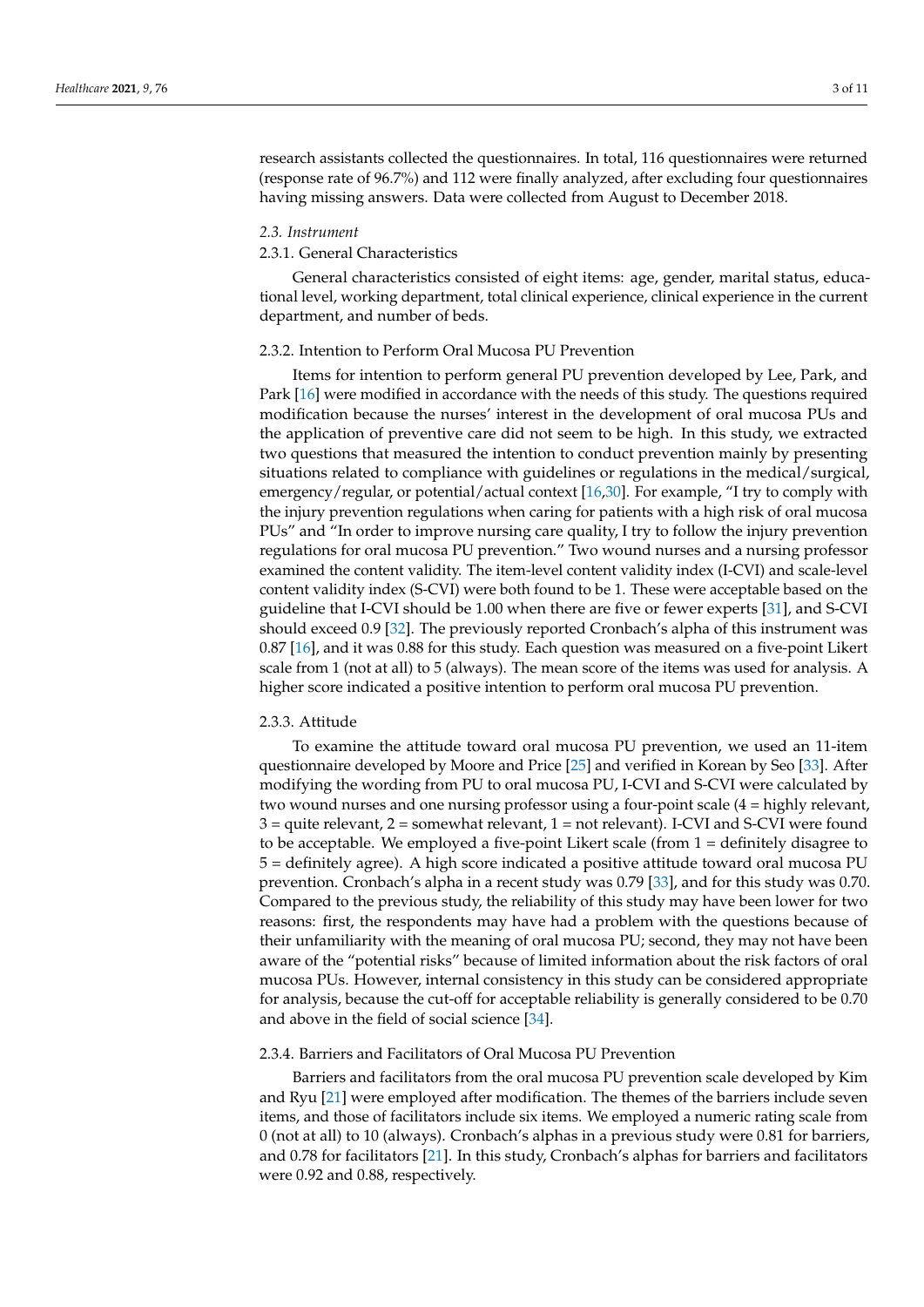#### 2.3.5. Visual Differentiation Ability

To test the visual differentiation ability of the nurses for oral mucosa PUs, nine photographs [\[5\]](#page-8-4), derived from a prospective observational study were used. First, 82 photographs were obtained from data from 113 patient-days of 17 patients in the ICU, and their content validity was evaluated by one wound nurse, one ICU nurse, and one dental surgeon, with a four-point scale based on the modified Reaper oral mucosa pressure injury scale (ROMPIS) [\[34\]](#page-9-24) (stage  $0 = normal$ , stage  $1 = redness$  of mucosa/demarcation of mucosa/non-blanchable erythema; stage 2 = destruction of mucosa/soft coagulum or clotting on the mucosa/damage to the epidermal and dermal layers; stage 3 = damage to the fascia/exposure of muscle). Only 17 photographs with an appropriate I-CVI were selected. Second, two dentists selected nine valid photographs, excluding eight photographs with low resolution and brightness. There were three photographs of stage 0, two of stage 1, three of stage 2, and one of stomatitis. There were no photographs of stage 3 in the original data, literature, and online data. However, we still included the description of stage 3 in the questionnaire because its inclusion seemed necessary to help introduce the participants to the stage system of oral mucosa PUs. Five wound and ostomy care nurses were asked to identify nine photographs. Krippendorff's alpha coefficient, as a measure of inter-rater reliability, was  $0.75$  (95% CI = 46–85). The participants were asked to choose one of the six options: stage 0 to 3, not any stage, and "I don't know." The answers were classified as correct (coded 1) or incorrect (coded 0). The possible range of the mean score was from 0 to 1, where a higher score was indicative of a higher visual discrimination ability. Internal consistency of this study was 0.70.

#### *2.4. Ethical Considerations*

This study was approved by the institutional review board (1041386-20180614-HR-017-03). During the recruitment period, the purpose, voluntary nature of participation, confidentiality of information, and procedures of the study were explained to the nurses. Informed consent was obtained from each nurse.

#### *2.5. Data Analysis*

All statistical analyses were performed using IBM SPSS for WIN (SPSS, Inc., Chicago, IL, USA). Descriptive statistics, independent *t*-tests, and one-way analyses of variance with Scheffé post hoc test were used to describe the intention to perform oral mucosa PU prevention according to the participants' characteristics. Pearson's correlation coefficient was used to define the relationships between the research variables. For performing multiple regression, evaluation results of assumptions, including normality, linearity, and homogeneity at the univariate and multivariate levels, or of bivariate scatterplots between pairs of variables were satisfactory [\[29\]](#page-9-19). Furthermore, the absence of multicollinearity and singularity was checked. Standard multiple regression analysis was performed to examine the factors influencing performance intention, including the main and interaction effects. Based on the univariate analysis, we identified three significant independent variables (attitude, barriers, and facilitators) and three interaction terms (attitude\*barriers, attitude\*facilitators, and barriers\*facilitators). Before conducting the analysis, "centering" was conducted for the interaction terms of the independent variables to decrease multicollinearity, by subtracting the participants' score from the mean score of each independent variable.

#### **3. Results**

#### *3.1. General Characteristics of the Participants*

Almost all of the participants (95.5%,  $n = 107$ ) were women. The mean age was 31.16 years, 77.7% (*n* = 87) of the participants were unmarried, and 84.0% (*n* = 94) of them had a bachelor of science degree in nursing. About half of the participants worked in ICUs (49.1%,  $n = 55$ ), and 50.9% ( $n = 57$ ) of the participants had 1–5 years of total clinical experience. There were significant differences in the intention to perform oral mucosa PU prevention among the working departments of the nurses ( $F = 3.66$ ,  $p = 0.029$ ), specifically,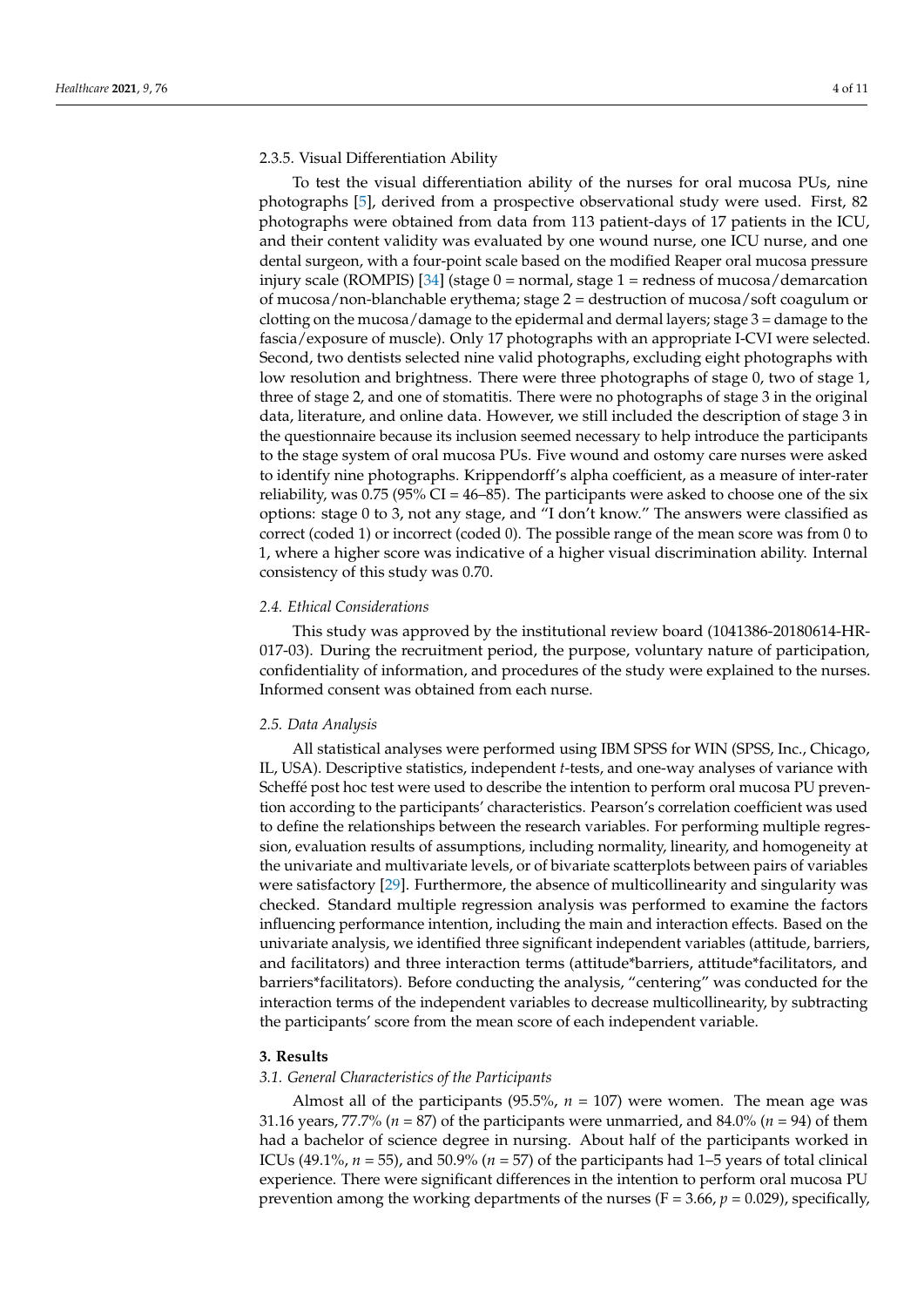$\mathcal{M}$  ,  $\mathcal{M}$  ,  $\mathcal{M}$  ,  $\mathcal{M}$  ,  $\mathcal{M}$  ,  $\mathcal{M}$  ,  $\mathcal{M}$  ,  $\mathcal{M}$  ,  $\mathcal{M}$  ,  $\mathcal{M}$  ,  $\mathcal{M}$  ,  $\mathcal{M}$  ,  $\mathcal{M}$  ,  $\mathcal{M}$  ,  $\mathcal{M}$  ,  $\mathcal{M}$  ,  $\mathcal{M}$  ,  $\mathcal{M}$  ,  $\mathcal{M}$  ,  $\mathcal{M}$  ,

 $\mathcal{M}$  ,  $\mathcal{M}$  ,  $\mathcal{M}$  ,  $\mathcal{M}$  ,  $\mathcal{M}$  ,  $\mathcal{M}$  ,  $\mathcal{M}$  ,  $\mathcal{M}$  ,  $\mathcal{M}$  ,  $\mathcal{M}$  ,  $\mathcal{M}$  ,  $\mathcal{M}$  ,  $\mathcal{M}$  ,  $\mathcal{M}$  ,  $\mathcal{M}$  ,  $\mathcal{M}$  ,  $\mathcal{M}$  ,  $\mathcal{M}$  ,  $\mathcal{M}$  ,  $\mathcal{M}$  ,

<span id="page-4-0"></span>Table 1. Differences in intention to perform oral mucosa PU prevention according to general characteristics of the participants  $(N = 112)$ .  $\frac{1}{\sqrt{2}}$  $\frac{1}{\sqrt{2}}$  (51.5)  $\frac{1}{\sqrt{2}}$  (51.5)  $\frac{1}{\sqrt{2}}$  (51.5)  $\frac{1}{\sqrt{2}}$  (51.5)  $\frac{1}{\sqrt{2}}$  $\alpha$   $\beta$ **Characteristics C**  $\mathbf{r}_1$  **C**  $\mathbf{r}_2$  ( $\mathbf{r}_3$  ( $\mathbf{r}_4$ ) **Constants** *n* ( $\mathbf{r}_5$ ) *n* ( $\mathbf{r}_6$ ) *n* ( $\mathbf{r}_7$ ) *n* ( $\mathbf{r}_8$ ) *n* ( $\mathbf{r}_9$ ) *n* ( $\mathbf{r}_9$ ) *n* ( $\mathbf{r}_9$ ) *n* ( $\mathbf{r}_9$ *M*  $\alpha$  **b** 

Marital Marital Marital Marital Marital Marital Mar $\mathcal{L}$  ,  $\mathcal{L}$ 

status Single 87 (77.7) 3.63 ± 0.67

in medical/surgical wards (3.50 ± 0.62) (see Table 1).

in medical/surgical wards (3.50 ± 0.62) (see Table 1).

| Characteristics               | Categories            | $n\ (\%)$  |                                                         | <b>Intention to Perform Oral Mucosa Pressure</b><br><b>Ulcer (PU) Prevention</b> |  |  |
|-------------------------------|-----------------------|------------|---------------------------------------------------------|----------------------------------------------------------------------------------|--|--|
|                               |                       |            | $\mathbf{M}\pm\mathbf{SD}$                              | t/F(p)                                                                           |  |  |
| Gender                        | Male                  | 5(4.5)     | $4.20 \pm 0.89$                                         | 1.85(0.068)                                                                      |  |  |
|                               | Female                | 107 (95.5) | $3.65 \pm 0.65$                                         |                                                                                  |  |  |
| Age (in years)                | $<$ 30                | 60(53.6)   | $3.65 \pm 0.67$                                         | 1.08(0.362)                                                                      |  |  |
| $(M \pm SD = 31.16 \pm 6.06)$ | $30 \sim 39$          | 40 (35.7)  | $3.69 \pm 0.66$                                         |                                                                                  |  |  |
|                               | $40 \sim 49$          | 9(8.0)     | $3.61 \pm 0.49$                                         |                                                                                  |  |  |
|                               | $50 \leq$             | 3(2.7)     | $4.33 \pm 0.58$                                         |                                                                                  |  |  |
| Marital                       | Married               | 25(22.3)   | $3.86 \pm 0.55$                                         | 1.59(0.116)                                                                      |  |  |
| status                        | Single                | 87 (77.7)  | $3.63 \pm 0.67$                                         |                                                                                  |  |  |
| Educational                   | College               | 9(8.0)     | $3.61 \pm 0.49$                                         | 0.67(0.935)                                                                      |  |  |
| level                         | University            | 94 (84.0)  | $3.68 \pm 0.68$                                         |                                                                                  |  |  |
|                               | Master $\leq$         | 9(8.0)     | $3.72 \pm 0.57$                                         |                                                                                  |  |  |
| Working                       | $\rm{ICU}$            | 55 (49.1)  | $3.82 \pm 0.64^{\textcircled{\textcircled{\small{a}}}}$ | 3.66(0.029)                                                                      |  |  |
| department                    | Medical-surgical ward | 51 (45.5)  | $3.50\pm0.62^{\textcircled{\textrm{b}}}$                | $\textcircled{a}$ > $\textcircled{b}$                                            |  |  |
|                               | Anesthesiology        | 6(5.4)     | $3.83 \pm 0.75$                                         |                                                                                  |  |  |
| Total clinical                | 1 <sub>0</sub> 5      | 57 (50.9)  | $3.60 \pm 0.67$                                         | 0.48(0.753)                                                                      |  |  |
| experience                    | $6 \sim 10$           | 39 (34.8)  | $3.73 \pm 0.63$                                         |                                                                                  |  |  |
| (in years)                    | $11 \sim 15$          | 5(4.5)     | $3.80 \pm 0.84$                                         |                                                                                  |  |  |
| $(M \pm SD = 7.11 \pm 5.52)$  | $16 \sim 20$          | 5(4.5)     | $3.70 \pm 0.67$                                         |                                                                                  |  |  |
|                               | $20 \leq$             | 6(5.3)     | $3.91 \pm 0.66$                                         |                                                                                  |  |  |
| Clinical experience           | $\leq1$               | 33(29.5)   | $3.65 \pm 0.63$                                         | 1.02(0.388)                                                                      |  |  |
| in the current                | $2\sim4$              | 45 (40.2)  | $3.62 \pm 0.71$                                         |                                                                                  |  |  |
| department (in years)         | $5\sim9$              | 23(20.5)   | $3.67 \pm 0.56$                                         |                                                                                  |  |  |
| $(M \pm SD = 4.25 \pm 4.70)$  | $10 \leq$             | 11(9.8)    | $4.00 \pm 0.67$                                         |                                                                                  |  |  |
| Number of beds                | < 500                 | 18(16.1)   | $3.69 \pm 0.67$                                         | 0.01(1.000)                                                                      |  |  |
|                               | $500 \sim 1000$       | 46(41.1)   | $3.68 \pm 0.73$                                         |                                                                                  |  |  |
|                               | $1000 \sim 1500$      | 33 (29.4)  | $3.67 \pm 0.52$                                         |                                                                                  |  |  |
|                               | $1500 \leq$           | 15(13.4)   | $3.67 \pm 0.70$                                         |                                                                                  |  |  |

ICU = Intensive Care Unit; M = mean; SD = standard deviation;  $\overset{(a)}{\oplus}$  analyzed using Scheffé post hoc test

# *3.2. Characteristics of the Variables 3.2. Characteristics of the Variables 3.2. Characteristics of the Variables*

The nurses' mean scores of attitudes, barriers, and facilitators of oral mucosa PU prevention, and visual differentiation ability were  $3.74 \pm 0.39$ ,  $5.65 \pm 1.66$ ,  $5.35 \pm 1.34$ , and  $0.13 \pm 0.13$ , respectively (see Table [2\)](#page-5-0). The mean score of performance was  $3.68 \pm 0.65$ . Among the barriers, the item with the highest score was "There is insufficient expert provision for preventing oral mucosa PUs" (6.49  $\pm$  2.27), and the item with the lowest score was "My competence in oral mucosa PU prevention is insufficient" (4.72  $\pm$  2.07). Among the facilitators, the item with the highest score was "Preventing oral mucosa PUs can also prevent most PUs" (6.41  $\pm$  1.74), and the item with the lowest score was "Education opportunities for PU prevention are sufficient"  $(3.88 \pm 1.87)$  (see Table [3\)](#page-5-1).

#### *3.3. Correlation between Variables*

Intention to perform oral mucosa PU prevention was positively associated with attitude ( $r = 0.38$ ,  $p < 0.001$ ) and facilitators ( $r = 0.43$ ,  $p < 0.001$ ), and was negatively associated with barriers ( $r = -0.33$ ,  $p < 0.001$ ); however, it had no significant relationship with visual differentiation ability ( $r = -0.10$ ,  $p = 0.273$ ). Attitude toward oral mucosa PU prevention was negatively correlated with barriers to oral mucosa PU prevention ( $r = -0.36$ ,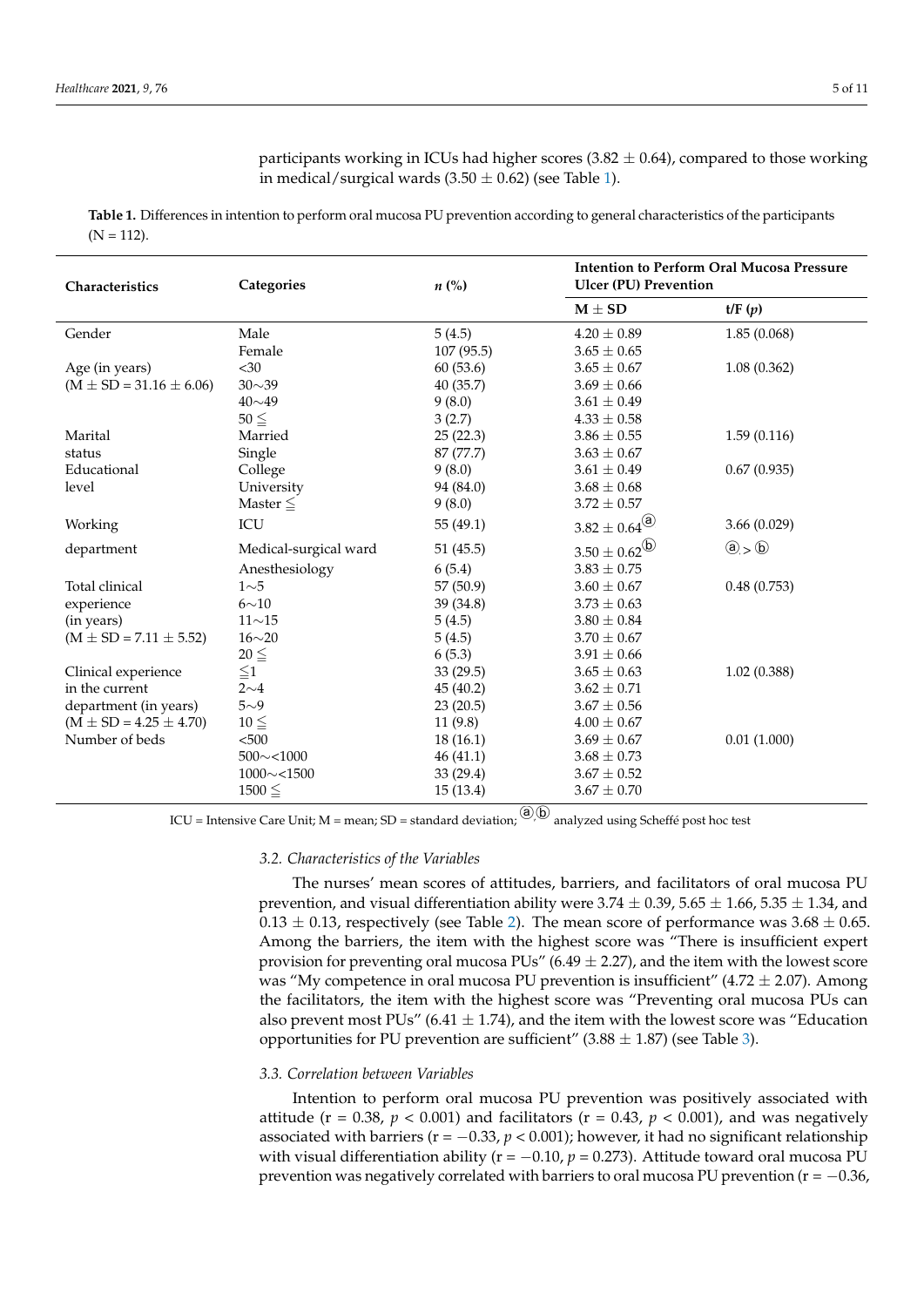$p < 0.001$ ), and positively correlated with facilitators of oral mucosa PU prevention ( $r = 0.39$ , *p* < 0.001). (see Table [4\)](#page-5-2).

|  | Table 2. Descriptive statistics of study variables $(N = 112)$ . |  |  |  |  |  |
|--|------------------------------------------------------------------|--|--|--|--|--|
|--|------------------------------------------------------------------|--|--|--|--|--|

<span id="page-5-0"></span>

| <b>Variables</b>                                  | $M \pm SD$      | <b>Actual Range</b> | <b>Potential Range</b> |
|---------------------------------------------------|-----------------|---------------------|------------------------|
| Intention to perform oral mucosa PU prevention    | $3.68 \pm 0.65$ | $2.00 - 5.00$       | $1.00 - 5.00$          |
| Attitude toward oral mucosa PU prevention         | $3.74 \pm 0.39$ | $2.90 - 4.70$       | $1.00 - 5.00$          |
| Barriers of oral mucosa PU prevention             | $5.65 \pm 1.66$ | $0.57 - 9.43$       | $0.00 - 10.00$         |
| Facilitators of oral mucosa PU prevention         | $5.35 \pm 1.34$ | 1.50–10.00          | $0.00 - 10.00$         |
| Visual differentiation ability for oral mucosa PU | $0.13 \pm 0.13$ | $0.00 - 0.64$       | $0.00 - 1.00$          |

**Table 3.** Perceived barriers and facilitators of oral mucosa PU prevention ( $N = 112$ ).

<span id="page-5-1"></span>

| Category        | Items                                                                                                | $M \pm SD$      |  |  |  |
|-----------------|------------------------------------------------------------------------------------------------------|-----------------|--|--|--|
| <b>Barriers</b> | My knowledge for of oral mucosa PU prevention is insufficient                                        |                 |  |  |  |
|                 | My competence in oral mucosa PUs prevention is insufficient                                          | $4.72 \pm 2.07$ |  |  |  |
|                 | There is not enough time to perform oral mucosa PU prevention                                        |                 |  |  |  |
|                 | There is insufficient expert provision for preventing oral mucosa PUs                                | $6.49 \pm 2.27$ |  |  |  |
|                 | Priority given to preventing oral mucosa PUs is low                                                  | $5.49 \pm 2.06$ |  |  |  |
|                 | There are insufficient resources or tools to provide oral mucosa PU prevention                       | $5.87 + 2.18$   |  |  |  |
|                 | There are insufficient current record forms for oral mucosa PU risk factors or nursing interventions | $5.85 \pm 2.21$ |  |  |  |
| Facilitators    | Education opportunities for oral mucosa PU prevention are sufficient                                 | $3.88 \pm 1.87$ |  |  |  |
|                 | There is sufficient communication among staff about oral mucosa PU prevention performance            | $4.48 \pm 1.97$ |  |  |  |
|                 | Preventing oral mucosa PUs can also prevent most PUs                                                 | $6.41 \pm 1.74$ |  |  |  |
|                 | The role of nurses in preventing oral mucosa PUs is clear                                            | $5.71 \pm 1.88$ |  |  |  |
|                 | The organization is collaborative in performing oral mucosa PU prevention                            | $5.67 \pm 1.88$ |  |  |  |
|                 | My manager supports the implementation of oral mucosa PU prevention                                  | $5.93 \pm 1.88$ |  |  |  |

#### **Table 4.** Correlations among variables  $(N = 112)$ .

<span id="page-5-2"></span>

| <b>Variables</b>                                                                                                                                 | r(p)                                                     | r(p)                                                       | r(p)                            | r(p)           |
|--------------------------------------------------------------------------------------------------------------------------------------------------|----------------------------------------------------------|------------------------------------------------------------|---------------------------------|----------------|
| 1. Intention to perform oral mucosa PU prevention<br>2. Attitude toward oral mucosa PU prevention                                                | $0.38 \times 0.001$                                      |                                                            |                                 |                |
| 3. Barriers of oral mucosa PU prevention<br>4. Facilitators of oral mucosa PU prevention<br>5. Visual differentiation ability for oral mucosa PU | $-0.33(-0.001)$<br>$0.43 \times 0.001$<br>$-0.10(0.273)$ | $-0.36 \le 0.001$<br>$0.39 \times 0.001$<br>$-0.02(0.828)$ | $-0.47(<0.001$ )<br>0.10(0.308) | $-0.17(0.079)$ |

# *3.4. Factors Affecting Intention to Perform Oral Mucosa PU Prevention*

Assumptions were tested before the multiple regression analysis. The tolerance ranged from 0.23 to 0.78, and the variance inflation factor (VIF) ranged from 1.29 to 4.27. The VIF value was lower than 10, and the tolerance was higher than 0.2 based on the recommended criteria [\[35\]](#page-9-25), so there were no issues related to multicollinearity. The Durbin– Watson statistic was close to 2 at 2.022, indicating that there were no issues related to autocorrelation. It also met the assumptions about the residuals regarding equal variances and normal distributions. Table [5](#page-6-0) shows the factors influencing intention to perform oral mucosa PU prevention. The influencing factors were facilitators ( $β = 0.33 p = 0.002$ ) and attitude (β = 0.23, *p* = 0.017), which explained 21.8% of the variance (F = 16.82, *p* < 0.001). There were no interaction effects (see Table [5,](#page-6-0) Figure [1\)](#page-6-1).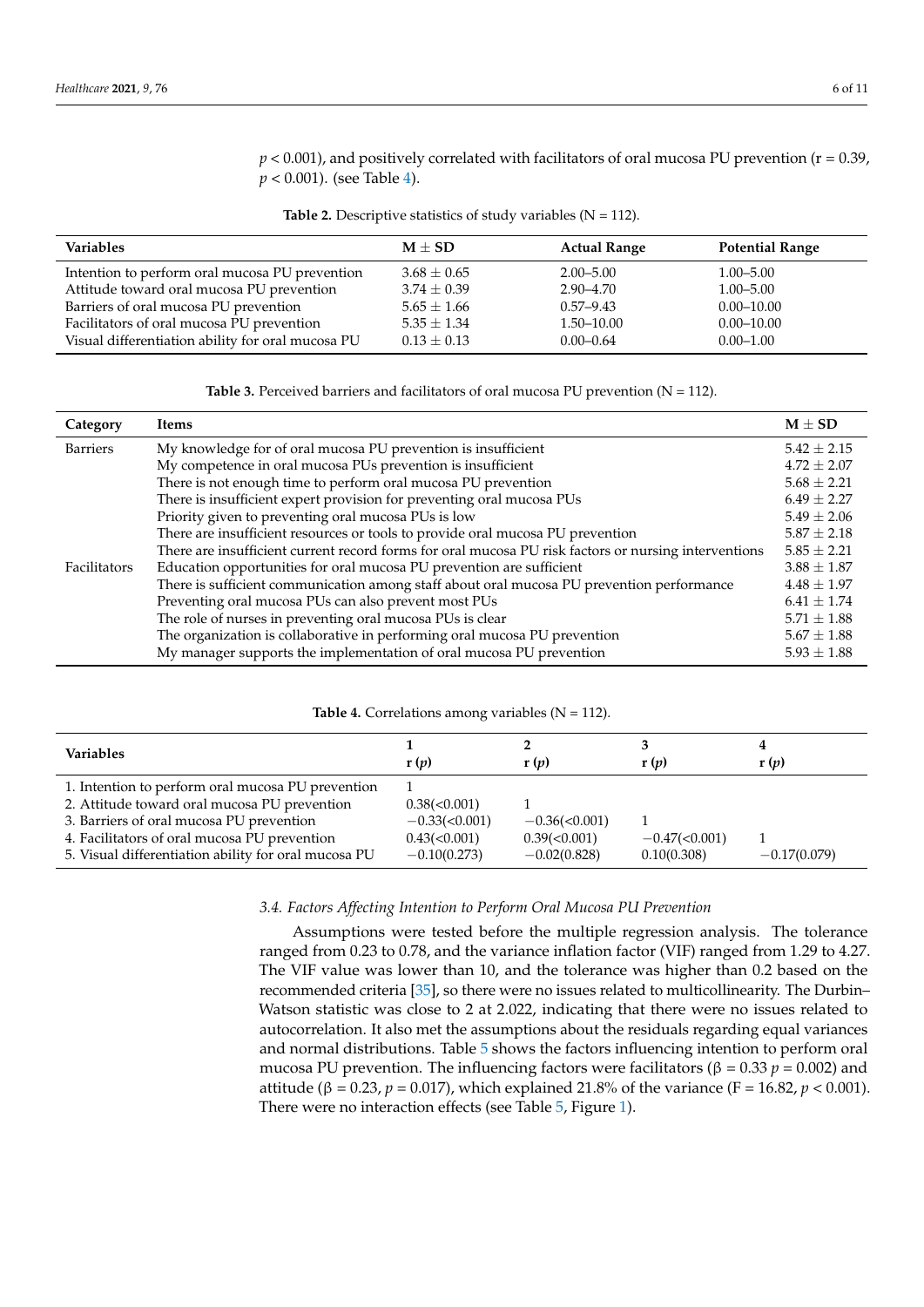<span id="page-6-0"></span>

| <b>Variables</b>                                         | B       | <b>SE</b> |         |         |       | Tolerance VIF |      |
|----------------------------------------------------------|---------|-----------|---------|---------|-------|---------------|------|
| Attitude toward oral mucosa PU prevention (Attitude)     | 0.77    | 0.32      | 0.23    | 2.43    | 0.017 | 0.78          | 1.29 |
| Barriers of oral mucosa PU prevention (Barriers)         | $-0.08$ | 0.08      | $-0.10$ | $-0.99$ | 0.326 | 0.68          | 1.47 |
| Facilitators of oral mucosa PU prevention (Facilitators) | 0.32    | 0.10      | 0.33    | 3.12    | 0.002 | 0.64          | 1.57 |
| Attitude*Barriers                                        | 0.17    | 0.21      | 0.11    | 0.80    | 0.425 | 0.35          | 2.83 |
| Attitude*Facilitators                                    | $-0.07$ | 0.06      | $-0.19$ | $-1.09$ | 0.277 | 0.23          | 4.27 |
| Barriers*Facilitators                                    | $-0.24$ | 0.27      | $-0.15$ | $-0.15$ | 0.367 | 0.25          | 3.99 |

**Table 5.** Multiple regression on intention for performing oral mucosa PU care  $(N = 112)$ .



<span id="page-6-1"></span>

**Figure 1.** Diagram for results of multiple regression.

#### **4. Discussion**

Although several studies have examined attitudes [\[36\]](#page-9-26), as well as perceived barriers and facilitators, to performing preventive care of PUs [\[23](#page-9-13)[,24](#page-9-14)[,37\]](#page-9-27), there are gaps related to the empirical study of oral mucosa PUs. Considering the high incidence rate of oral mucosa PUs [\[3](#page-8-2)[–5](#page-8-4)[,38\]](#page-9-28), it would be helpful to define the factors influencing the intention to perform oral mucosa PU prevention. Therefore, based on the current study's results, we focused on the significant factors for oral mucosa PU prevention performance intention.

The mean score of intention to perform oral mucosa PU prevention was 3.68, which was similar to that of 3.57 for general PUs [\[16\]](#page-9-6), or 3.80 for fall prevention intentions [\[39\]](#page-9-29). This showed that oral mucosa PUs were perceived as a crucial concern for intubated patients, though oral mucosa PUs have not yet been officially and clinically classified [\[40\]](#page-9-30). Considering general characteristics, ICU nurses had a higher performance intention than nurses in medical/surgical wards. This was consistent with a previous study that showed nurses in ICUs performed PU prevention more frequently than those in surgical wards, as their performance intention had a direct impact on actual performance [\[10\]](#page-9-0). ICU nurses might perceive their patients as a high-risk group for MDRPUs, and have a higher performance intention, because they usually take care of more intubated patients than nurses in wards [\[3\]](#page-8-2).

The mean score of attitudes toward oral mucosa PU prevention was similar to that of skin PU prevention in previous studies [\[19,](#page-9-9)[21\]](#page-9-11). According to recent studies, oral mucosa PU is a common MDRPU [\[4\]](#page-8-3), it improves in 2–3 days, and relapses frequently compared to skin PUs [\[5\]](#page-8-4). This shows that nurses perceive oral mucosa PUs as an important health problem. In the current study, the mean scores of barriers and facilitators of oral mucosa PU prevention (barriers  $= 5.65$ , facilitators  $= 5.35$ ) were higher and lower, respectively, compared with those observed in a previous study (barriers  $= 5.03$ , facilitators  $= 5.87$ ) [\[21\]](#page-9-11). The mean score of visual differentiation ability related to oral mucosa PUs was 0.13, which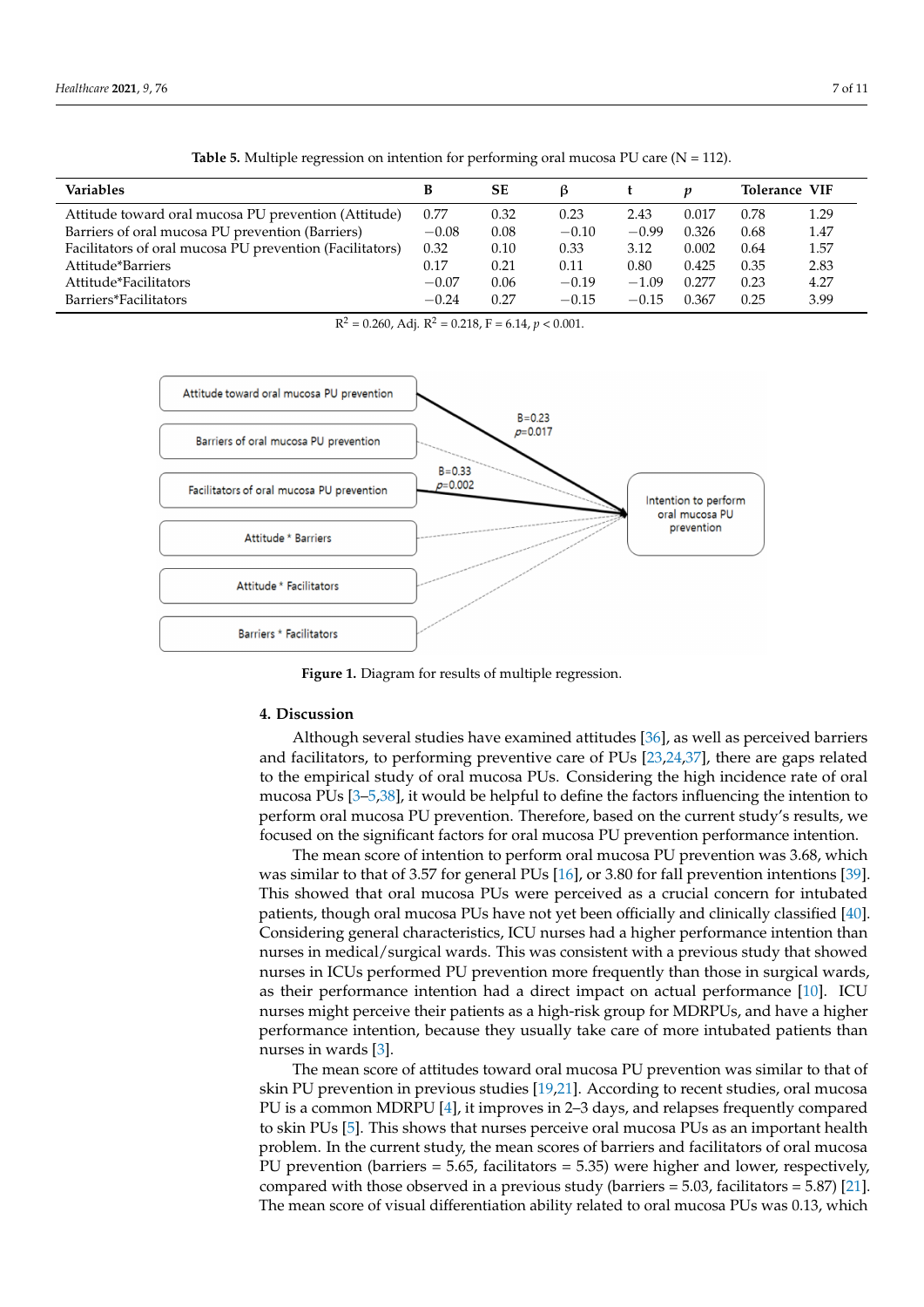was markedly lower than that of skin PUs in previous studies, which ranged from 0.32 to 0.55 [\[26](#page-9-16)[,41\]](#page-10-0), and that of narrative knowledge related to skin PUs, which ranged from 0.53 to 0.81 [\[26\]](#page-9-16). Although brief descriptions of the characteristics of oral mucosa PU stages were provided in the questionnaire, respondents might not have selected the correct answers for two reasons. First, the oral mucosa consists of two layers, which are the stratified squamous epithelium and the deeper lamina propria, contrary to the three skin layers [\[42\]](#page-10-1). These histological differences make it difficult to discriminate between the oral mucosa PU stages. Second, the nurses might be unfamiliar with identifying PU stages using photographs, instead of using narrative questionnaires. In addition, the stage classification system or photographic data of oral mucosa PUs, which could improve communication among clinicians and monitoring of oral mucosa PUs [\[34\]](#page-9-24), remains undeveloped. Therefore, to improve the visual differentiation ability of nurses, the mucosal PU stage system, based on the characteristics of histological differences and healing of the mucous membrane [\[43\]](#page-10-2), needs to be officially developed and used as a visual material [\[41\]](#page-10-0).

Factors influencing performance intention were attitude and facilitators. This is in line with the findings that attitude affects intention to perform skin PU prevention [\[16\]](#page-9-6) and actual performance [\[19\]](#page-9-9). Previous research has also shown a positive relationship between facilitators and performance, which corroborates the current study's results [\[21\]](#page-9-11). Attitude was defined as behavioral intent and the amount of regard for or against an object, which is affected by knowledge [\[13\]](#page-9-3). This might be influenced by two factors, specifically, the nurses' formal training in PU prevention [\[25\]](#page-9-15), and their nursing priorities in the clinical setting [\[25\]](#page-9-15). Considering how frequently nurses deal with intubated patients [\[5\]](#page-8-4), they need to be provided with formal training and information on prioritization for oral mucosa PU prevention. Therefore, educational programs in nursing should include a definition of oral mucosa PUs and a care algorithm for the same. The importance of oral mucosa PU prevention needs to be emphasized [\[44\]](#page-10-3).

Based on the item analysis of facilitators, the scores relating to educational opportunities available to the nurses and communication among staff were low. Based on a previous study [\[24\]](#page-9-14), availability of educational opportunities, effective cooperation and communication with the medical staff, and proper support for resources and personnel would be important factors to improve oral mucosa PU prevention performance. Therefore, three strategies should be prepared. First, educational opportunities, including regular brief training programs, need to be provided. Brief information, including the fact that oral mucosa PUs are highly affected by mechanical factors, such as the ETT itself and commercial ETT holder use [\[4\]](#page-8-3), will greatly increase the likelihood of nurses repositioning the ETT and reducing the use of commercial ETT holders. Second, communication and teamwork training within the multidisciplinary team could be critical facilitators in the prevention of PUs [\[23,](#page-9-13)[24\]](#page-9-14). Especially, because formal communication occurs in various forms, such as handover and documentation [\[21\]](#page-9-11), quality improvement of PU preventive documentation needs to be continued. Third, appropriate RN staffing levels for daily care ensuring patient safety should be implemented. All nursing staff personnel, including RN and nurse aid staff, can contribute to the prevention of hospital-acquired PUs [\[45\]](#page-10-4).

A recent study identified perceived behavior control not only had a direct effect on intention, but also interacted with other determinants of intention [\[46\]](#page-10-5). However, this study did not find any interaction effects on intention, which is different from the findings of previous studies. This may be owing to the relatively higher influence of attitude on oral mucosa PU prevention performance than on intention. Meanwhile, facilitators of oral mucosa PU prevention may lead to higher intention. Based on the theory of planned behavior, a favorable attitude provides the motivation to perform the behavior; however, an intention becomes more concrete only when perceived control over the behavior is strong [\[17\]](#page-9-7). It is necessary to derive more stable results by performing repeated studies, as it is difficult to predict the effect of the interaction between attitude and perceived behavioral control on oral mucosa PU prevention performance intention based on this study.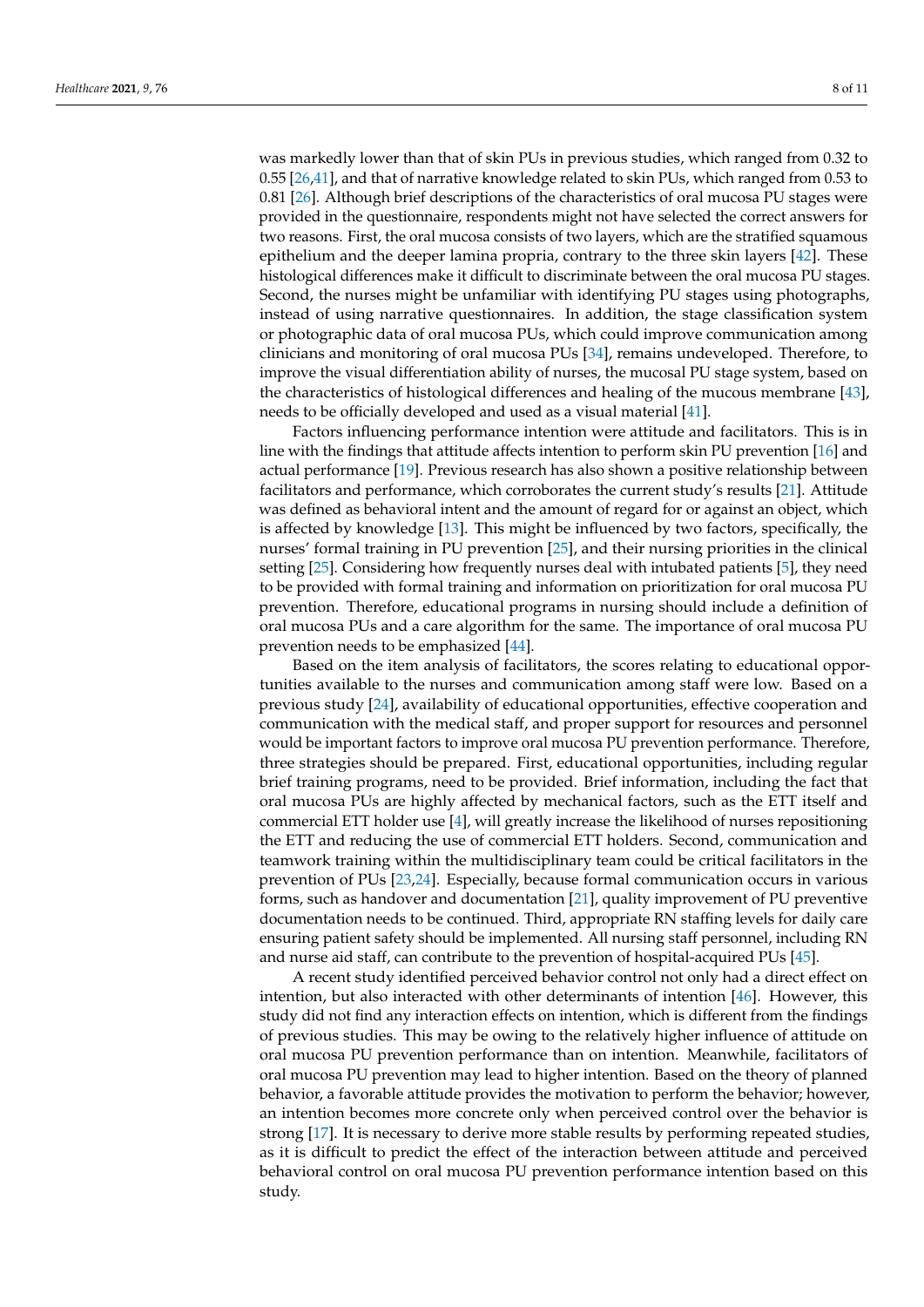This study has yielded useful data on the factors influencing intention to perform oral mucosa PU prevention. However, it has a number of limitations. First, other factors influencing performance intention, such as anticipated affect, past behavior [\[47\]](#page-10-6), interest in PU care [\[48\]](#page-10-7), teamwork, communication, and commitment [\[49\]](#page-10-8), were not included as input variables. Furthermore, only four factors, namely, attitude, barriers, facilitators, and visual differentiation ability, were considered as independent variables, without considering the participants' characteristics. Second, when measuring attitudes, we simply replaced general PU with oral mucosa PU, which may have reduced the reliability of the instrument. Therefore, more discursive influencing factors and a more adequate instrument for evaluating intention to perform oral mucosa PU prevention would rectify these limitations.

#### **5. Conclusions**

This study has highlighted the factors affecting the intention to perform oral mucosa PU prevention, and provided basic data for enhancing the performance of oral mucosa PU prevention. Positive attitude among nurses and facilitators of oral mucosa PU prevention are expected to improve the intention to perform oral mucosa PUs, which may further improve actual performance. This suggests that a wider range of influencing factors need to be discovered in the future, and that educational programs and algorithms for oral mucosa PU prevention should be developed.

**Author Contributions:** Conceptualization: M.S.K. and M.K.K.; methodology: M.S.K. and M.K.K.; formal analysis: M.S.K. and M.K.K.; investigation: M.S.K., resources: M.S.K.; data curation: M.S.K. and M.K.K.; writing—original draft preparation M.S.K. and M.K.K.; writing—review and editing: M.S.K. and M.K.K. All authors have read and agreed to the published version of the manuscript.

**Funding:** This work was supported by the National Research Foundation of Korea (NRF) grant funded by the Korea government (Ministry of Science and ICT) (No. 2017R1D1A1B03028710).

**Institutional Review Board Statement:** The study was conducted according to the guidelines of the Declaration of Helsinki, and approved by the Institutional Review Board of Pukyong National University (1041386-20180614-HR-017-03).

**Informed Consent Statement:** Informed consent was obtained from all subjects involved in the study.

**Data Availability Statement:** Data sharing not applicable.

**Acknowledgments:** We thank Bo Yeon Kim, student nurse in Pusan National University, for support us to work on.

**Conflicts of Interest:** The authors declare no conflict of interest.

#### **References**

- <span id="page-8-0"></span>1. Schank, J.E. The NPUAP Meeting—This was no consensus conference. *J. Am. Coll. Clin. Wound Spec.* **2015**, *7*, 19–24. [\[CrossRef\]](http://doi.org/10.1016/j.jccw.2016.07.001) [\[PubMed\]](http://www.ncbi.nlm.nih.gov/pubmed/28053864)
- <span id="page-8-1"></span>2. Barakat-Johnson, M.; Lai, M.; Wand, T.; Li, M.; White, K.; Coyer, F. The incidence and prevalence of medical device-related pressure ulcers in intensive care: A systematic review. *J. Wound Care* **2019**, *28*, 512–521. [\[CrossRef\]](http://doi.org/10.12968/jowc.2019.28.8.512) [\[PubMed\]](http://www.ncbi.nlm.nih.gov/pubmed/31393800)
- <span id="page-8-2"></span>3. Karadag, A.; Hanönü, S.C.; Eyikara, E. A prospective, descriptive study to assess nursing staff perceptions of and interventions to prevent medical device-related pressure injury. *Ostomy Wound Manag.* **2017**, *63*, 34–41.
- <span id="page-8-3"></span>4. Hanonu, S.; Karadag, A. A prospective, descriptive study to determine the rate and characteristics of and risk factors for the development of medical device-related pressure ulcers in intensive care units. *Ostomy Wound Manag.* **2016**, *62*, 12–22.
- <span id="page-8-4"></span>5. Kim, C.H.; Kim, M.S.; Kang, M.J.; Kim, H.H.; Park, N.J.; Jung, H.K. Oral mucosa pressure ulcers in intensive care unit patients: A preliminary observational study of incidence and risk factors. *J. Tissue Viability* **2019**, *28*, 27–34. [\[CrossRef\]](http://doi.org/10.1016/j.jtv.2018.11.002)
- <span id="page-8-5"></span>6. Kayser, S.A.; VanGilder, C.A.; Ayello, E.A.; Lachenbruch, C. Prevalence and analysis of medical device-related pressure injuries: Results from the International pressure ulcer prevalence survey. *Adv. Skin Wound Care* **2018**, *31*, 276–285. [\[CrossRef\]](http://doi.org/10.1097/01.ASW.0000532475.11971.aa)
- <span id="page-8-6"></span>7. Kim, S. Relationships between Oral-Mucosal Pressure Ulcers, Mechanical Conditions, and Individual Susceptibility in Intubated Patients Under Intensive Care: A PCU-Based Observational Study. Master's Thesis, Pukyong National University, Busan, South Korea, 2020.
- <span id="page-8-7"></span>8. Dyer, A. Ten top tips: Preventing device-related pressure ulcers. *Wounds Int.* **2015**, *6*, 9–13.
- <span id="page-8-8"></span>9. Coke, L.; Otten, K.; Staffileno, B.; Minarich, L.; Nowiszewski, C. The impact of an oral hygiene education module on patient practices and nursing documentation. *Clin. J. Oncol. Nurs.* **2015**, *19*, 75–80. [\[CrossRef\]](http://doi.org/10.1188/15.CJON.75-80)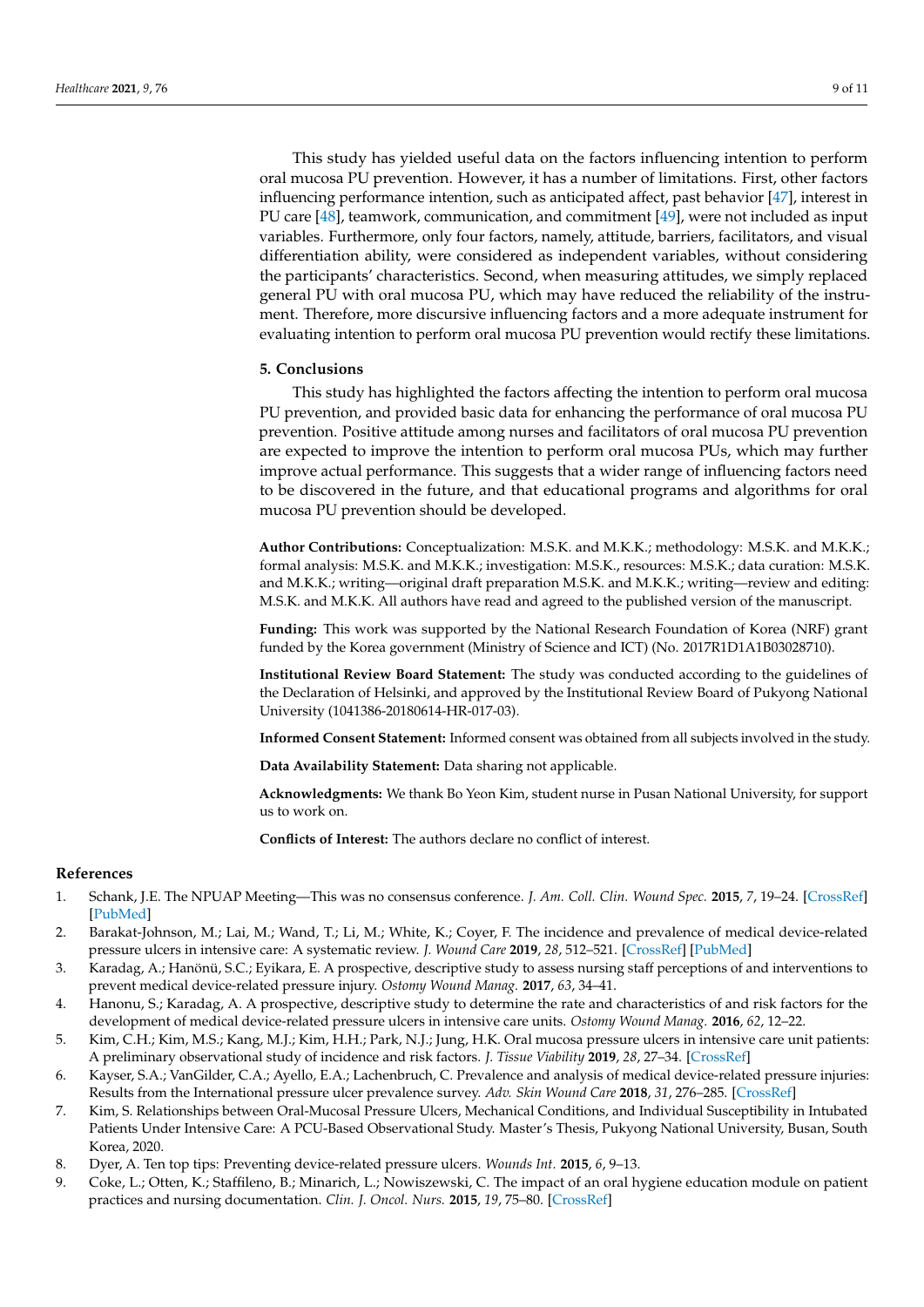- <span id="page-9-0"></span>10. Kim, A.; Jeong, I. Performance of evidence-based pressure ulcer prevention practices among hospital nurses. *Glob. Health Nurs.* **2018**, *8*, 8–16.
- <span id="page-9-1"></span>11. Hrisos, S.; Eccles, M.P.; Francis, J.J.; Dickinson, H.O.; Kaner, E.F.; Beyer, F.; Johnston, M. Are there valid proxy measures of clinical behaviour? A systematic review. *Implement Sci.* **2009**, *4*, 37. [\[CrossRef\]](http://doi.org/10.1186/1748-5908-4-37)
- <span id="page-9-2"></span>12. Rollon, R. Using the theory of planned behavior to improve perioperative practice. *AORN J.* **2020**, *111*, 327–331. [\[CrossRef\]](http://doi.org/10.1002/aorn.12959) [\[PubMed\]](http://www.ncbi.nlm.nih.gov/pubmed/32128775)
- <span id="page-9-3"></span>13. Ajzen, I. The theory of planned behavior. *Organ Behav. Human Decis. Process.* **1991**, *50*, 179–211. [\[CrossRef\]](http://doi.org/10.1016/0749-5978(91)90020-T)
- <span id="page-9-4"></span>14. Gollwitzer, P.M. Implementation intentions: Strong effects of simple plans. *Am. Psychol.* **1999**, *54*, 493. [\[CrossRef\]](http://doi.org/10.1037/0003-066X.54.7.493)
- <span id="page-9-5"></span>15. Choi, E.J.; Kang, S.W. The relationship between acceptance intention toward a smartphone healthcare application and healthpromoting behaviors among nursing students. *Comput. Inform. Nurs.* **2018**, *36*, 494–500. [\[CrossRef\]](http://doi.org/10.1097/CIN.0000000000000433) [\[PubMed\]](http://www.ncbi.nlm.nih.gov/pubmed/30303486)
- <span id="page-9-6"></span>16. Lee, S.J.; Park, O.K.; Park, M.Y. A structural equation model of pressure ulcer prevention action in clinical nurses. *J. Korean Acad. Nurs.* **2016**, *46*, 572–582. [\[CrossRef\]](http://doi.org/10.4040/jkan.2016.46.4.572) [\[PubMed\]](http://www.ncbi.nlm.nih.gov/pubmed/27615047)
- <span id="page-9-8"></span><span id="page-9-7"></span>17. Ajzen, I. The theory of planned behavior: Frequently asked questions. *Human Behav. Emerg. Technol.* **2020**, *2*, 314–324. [\[CrossRef\]](http://doi.org/10.1002/hbe2.195) 18. Baker, D.P.; Amodeo, A.M.; Krokos, K.J.; Slonim, A.; Herrera, H. Assessing teamwork attitudes in healthcare: Development of the
- <span id="page-9-9"></span>Team STEPPS teamwork attitudes questionnaire. *Qual. Saf. Health Care* **2010**, *19*, 49. [\[CrossRef\]](http://doi.org/10.1136/qshc.2009.036129) 19. Park, S.; Yang, N.Y.; Choi, J.S. Factors affecting attitudes and preventive practice of pressure ulcer among nurses. *J. Muscle Joint Health* **2013**, *20*, 43–51. [\[CrossRef\]](http://doi.org/10.5953/JMJH.2013.20.1.43)
- <span id="page-9-10"></span>20. Simonetti, V.; Comparcini, D.; Flacco, M.E.; Di Giovanni, P.; Cicolini, G. Nursing students' knowledge and attitude on pressure ulcer prevention evidence-based guidelines: A multicenter cross-sectional study. *Nurse Educ. Today* **2015**, *35*, 573–579. [\[CrossRef\]](http://doi.org/10.1016/j.nedt.2014.12.020)
- <span id="page-9-11"></span>21. Kim, M.S.; Ryu, J.M. Canonical correlation between knowledge-barriers/facilitators for pressure ulcer prevention nursing variables and attitude-performance variables. *J. Health Info. Stat.* **2019**, *44*, 227–236. [\[CrossRef\]](http://doi.org/10.21032/jhis.2019.44.3.227)
- <span id="page-9-12"></span>22. Tubaishat, A.; Aljezawi, M.; Al Qadire, M. Nurses' attitudes and perceived barriers to pressure ulcer prevention in Jordan. *J. Wound Care* **2013**, *22*, 490–497. [\[CrossRef\]](http://doi.org/10.12968/jowc.2013.22.9.490) [\[PubMed\]](http://www.ncbi.nlm.nih.gov/pubmed/24005783)
- <span id="page-9-13"></span>23. Lavallée, J.F.; Gray, T.A.; Dumville, J.; Cullum, N. Barriers and facilitators to preventing pressure ulcers in nursing home residents: A qualitative analysis informed by the Theoretical Domains Framework. *Int. J. Nurs. Stud.* **2018**, *82*, 79–89. [\[CrossRef\]](http://doi.org/10.1016/j.ijnurstu.2017.12.015) [\[PubMed\]](http://www.ncbi.nlm.nih.gov/pubmed/29626701)
- <span id="page-9-14"></span>24. Hartmann, C.W.; Solomon, J.; Palmer, J.A.; Lukas, C.V. Contextual facilitators of and barriers to nursing home pressure ulcer prevention. *Adv. Skin Wound Care* **2016**, *29*, 226–238. [\[CrossRef\]](http://doi.org/10.1097/01.ASW.0000482113.18800.1c) [\[PubMed\]](http://www.ncbi.nlm.nih.gov/pubmed/27089151)
- <span id="page-9-15"></span>25. Moore, Z.; Price, P. Nurses' attitudes, behaviours and perceived barriers towards pressure ulcer prevention. *J. Clin. Nurs.* **2004**, *13*, 942–951. [\[CrossRef\]](http://doi.org/10.1111/j.1365-2702.2004.00972.x) [\[PubMed\]](http://www.ncbi.nlm.nih.gov/pubmed/15533100)
- <span id="page-9-16"></span>26. Lee, Y.J.; Park, S.; Kim, J.Y.; Kim, C.G.; Cha, S.K. Clinical nurses' knowledge and visual differentiation ability in pressure ulcer classification system and incontinence-associated dermatitis. *J. Korean Acad. Nurs.* **2013**, *43*, 526–535. [\[CrossRef\]](http://doi.org/10.4040/jkan.2013.43.4.526)
- <span id="page-9-17"></span>27. Earle, A.M.; Napper, L.E.; LaBrie, J.W.; Brooks-Russell, A.; Smith, D.J.; Rutte, J. Examining interactions within the theory of planned behavior in the prediction of intentions to engage in cannabis-related driving behaviors. *J. Am. Coll. Health* **2020**, *68*, 374–380. [\[CrossRef\]](http://doi.org/10.1080/07448481.2018.1557197)
- <span id="page-9-18"></span>28. Hukkelberg, S.S.; Hagtvet, K.A.; Kovac, V.B. Latent interaction effects in the theory of planned behaviour applied to quitting smoking. *Br. J. Health Psychol.* **2014**, *19*, 83–100. [\[CrossRef\]](http://doi.org/10.1111/bjhp.12034)
- <span id="page-9-19"></span>29. Tabachnick, B.G.; Fidell, L.S. *Using Multivariate Statistics*, 5th ed.; Pearson: Boston, MA, USA, 2007.
- <span id="page-9-20"></span>30. Park, I.J.; Kweon, S.S. Performance of preventive actions for hospital falls and factors related to university hospital nurses. *Nurs. Health Issues* **2018**, *23*, 19–27.
- <span id="page-9-21"></span>31. Lynn, M.R. Determination and quantification of content validity. *Nurs. Res.* **1986**, *35*, 382–385. [\[CrossRef\]](http://doi.org/10.1097/00006199-198611000-00017)
- <span id="page-9-22"></span>32. Polit, D.F.; Beck, C.T. The content validity index: Are you sure you know what's being reported? Critique and recommendations. *Res. Nurs. Health* **2006**, *29*, 489–497. [\[CrossRef\]](http://doi.org/10.1002/nur.20147)
- <span id="page-9-23"></span>33. Seo, K.S. Nurses' Knowledge, Attitudes, and Preventive Care for Pressure Ulcers in Nursing Homes. Master's Thesis, Ewha Womans University, Seoul, Korea, 2010.
- <span id="page-9-24"></span>34. Reaper, S.; Green, C.; Gupta, S.; Tiruvoipati, R. Inter-rater reliability of the reaper oral mucosa pressure injury scale (ROMPIS): A novel scale for the assessment of the severity of pressure injuries to the mouth and oral mucosa. *Aust. Crit. Care* **2017**, *30*, 167–171. [\[CrossRef\]](http://doi.org/10.1016/j.aucc.2016.06.003) [\[PubMed\]](http://www.ncbi.nlm.nih.gov/pubmed/27401598)
- <span id="page-9-25"></span>35. Neter, J.; Wasserman, W.; Kutner, M.H. *Applied Linear Regression Models*; CRC Press: Boca Raton, FL, USA, 1989.
- <span id="page-9-26"></span>36. Etafa, W.; Argaw, Z.; Gemechu, E.; Melese, B. Nurses' attitude and perceived barriers to pressure ulcer prevention. *BMC Nurs.* **2018**, *17*, 14. [\[CrossRef\]](http://doi.org/10.1186/s12912-018-0282-2) [\[PubMed\]](http://www.ncbi.nlm.nih.gov/pubmed/29686535)
- <span id="page-9-27"></span>37. Worsley, P.R.; Clarkson, P.; Bader, D.L.; Schoonhoven, L. Identifying barriers and facilitators to participation in pressure ulcer prevention in allied healthcare professionals: A mixed methods evaluation. *Physiotherapy* **2017**, *103*, 304–310. [\[CrossRef\]](http://doi.org/10.1016/j.physio.2016.02.005) [\[PubMed\]](http://www.ncbi.nlm.nih.gov/pubmed/27033782)
- <span id="page-9-28"></span>38. Jun, S.S.; Kim, H.J.; Jang, Y.J. Pressure ulcers caused by equipment and supplies in intensive care unit. *J. Korean Acad. Soc. Home Health Care Nurs.* **2017**, *24*, 255–263.
- <span id="page-9-29"></span>39. Park, J.H.; Son, J.T. Structural analysis of variables related to fall prevention behavior of registered nurses in small-to-medium sized hospitals. *J. Korean Acad. Fund. Nurs.* **2018**, *25*, 269–281. [\[CrossRef\]](http://doi.org/10.7739/jkafn.2018.25.4.269)
- <span id="page-9-30"></span>40. Edsberg, L.E.; Black, J.M.; Goldberg, M.; McNichol, L.; Moore, L.; Sieggreen, M. Revised national pressure ulcer advisory panel pressure injury staging system: Revised pressure injury staging system. *J. Wound Ostomy Cont. Nurs.* **2016**, *43*, 585–597. [\[CrossRef\]](http://doi.org/10.1097/WON.0000000000000281)